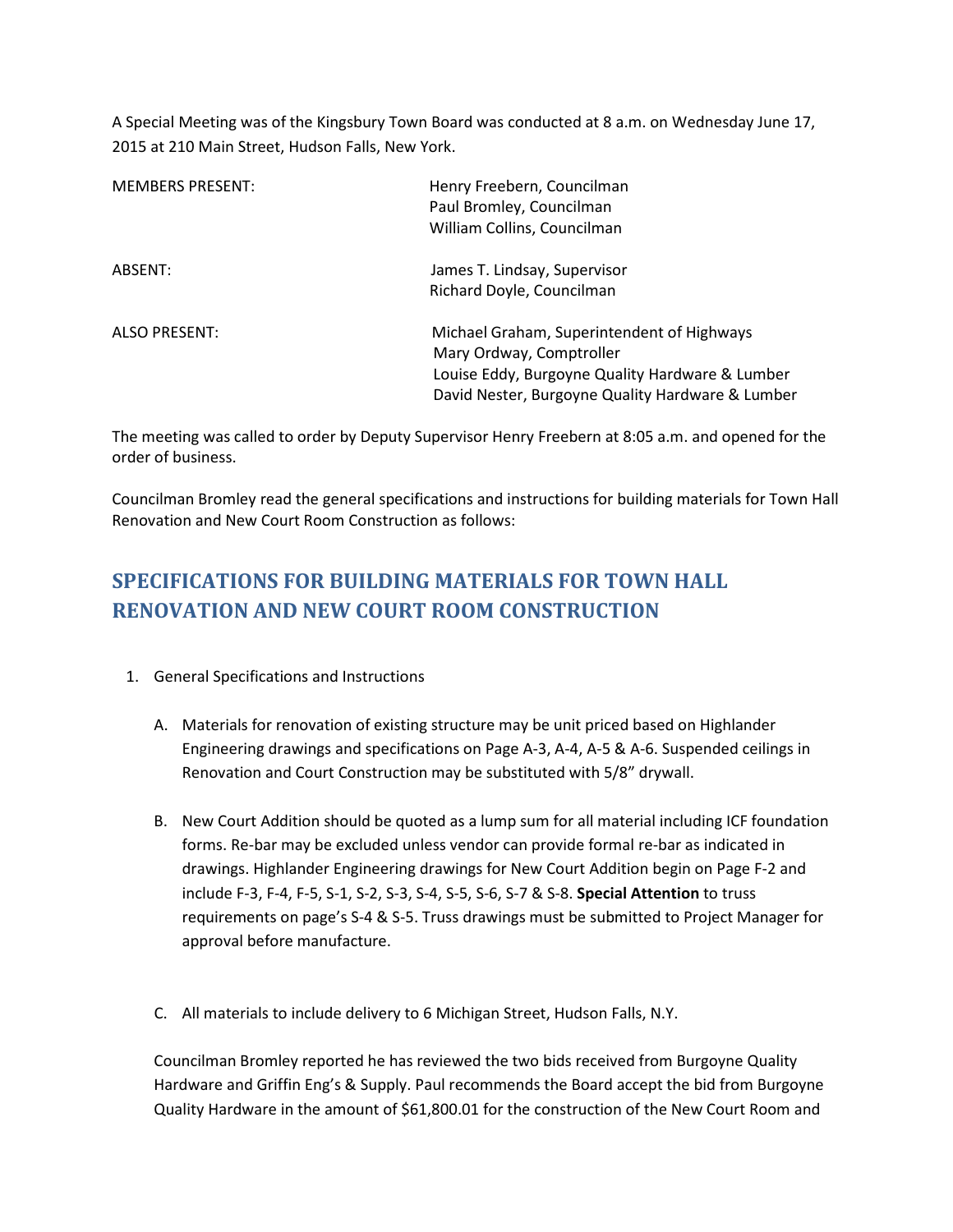their quote for materials for renovation of the existing structure were unit priced as requested. The bid from Griffin's was incomplete; therefore rejected. A **motion** by Councilman Collins seconded by Councilman Bromley and carried by a vote of 3 ayes to accept the bid from Burgoyne Quality Hardware.

A resolution was adopted by the Board accepting the bid from Burgoyne Quality Hardware & Lumber:

### TOWN BOARD OF THE TOWN OF KINGSBURY

### COUNTY OF WASHINGTON, STATE OF NEW YORK

Resolution No. 9 of 2015

Adopted, June 17, 2015

Introduced by Councilman Collins

who moved its adoption.

Seconded by Councilman Freebern

## **RESOLUTION ACCEPTING A BID FOR BUILDING MATERIALS FOR THE RENOVATION AND CONTRUCTION OF 6 MICHIGAN STREET INTO THE NEW TOWN HALL COMPLEX INCLUDING COURT FACILITIES**

 **BE IT RESOLVED** by the Town Board of the Town of Kingsbury (the "Town"), in the County of Washington, on this 17th day of June 2015, as follows:

 **WHEREAS**, on June 11, 2015, the Town accepted bids for all building materials for the renovation and construction of 6 Michigan Street into the New Town Hall Complex, including Court Facilities in accordance with General Municipal Law section 103 said bids were publicly opened and read aloud on June 15, 2015 at 8:00 AM at the Offices of the Town, with the Notice of Bids being duly posted and published as required by law; and

**WHEREAS**, two (2) bids were submitted and publicly opened and read aloud; and

**WHEREAS**, following review of the bids submitted and after due deliberation thereon, the Town Board determined that the bid submitted by Griffin's Building Materials was not responsive to the Bid request and is therefore rejected; and

**WHEREAS**, following review of the bids submitted and after due deliberation thereon, the Town Board determined that Burgoyne Quality Hardware & Lumber was the lowest, responsive, responsible bidder in accordance with General Municipal Law section 103; and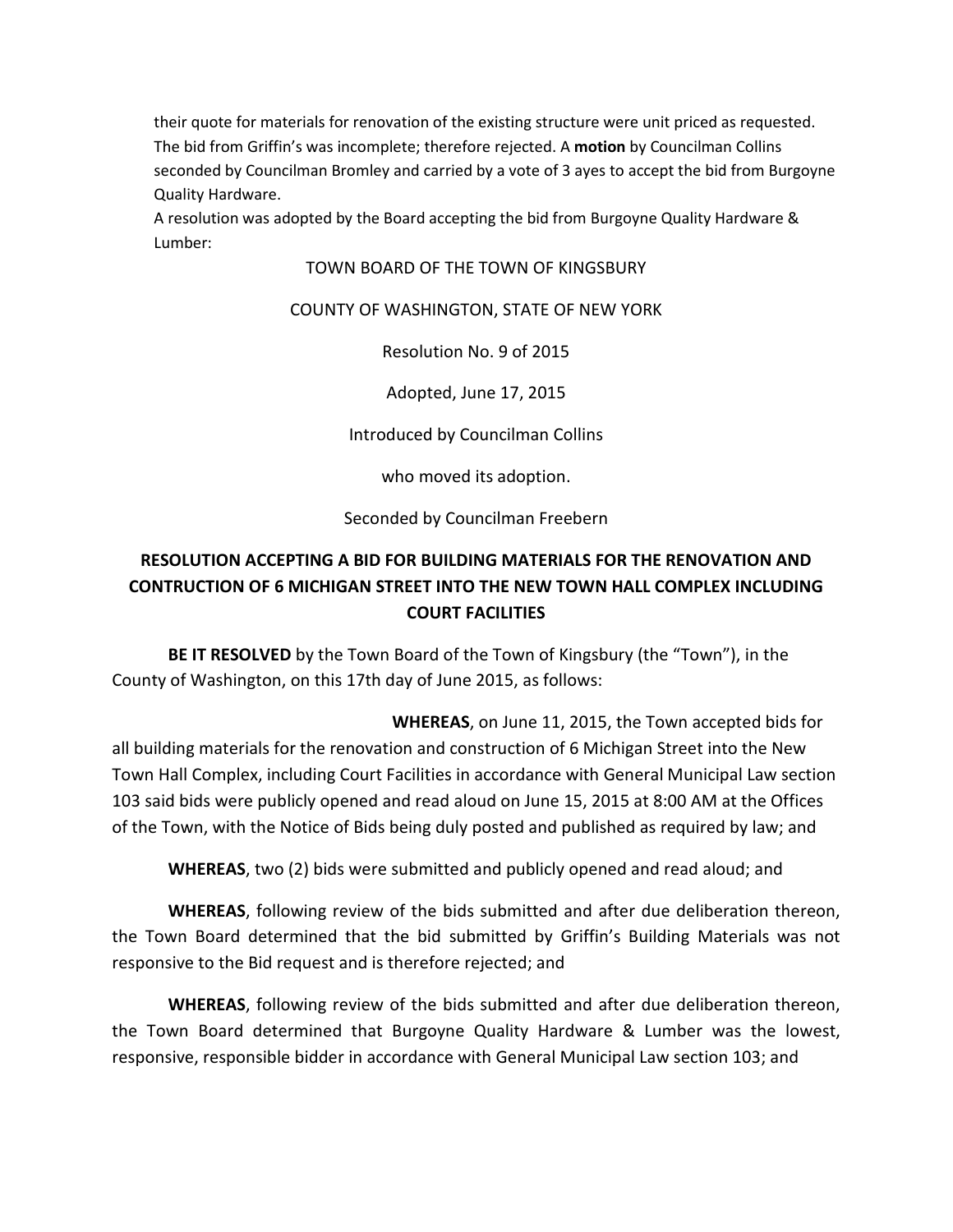**WHEREAS**, the building materials quoted by Burgoyne Quality Hardware & Lumber by Quotes Numbers: 1506-125784 and 1506-126371 copies of said quotes being attached hereto and made a part hereof; and

**WHEREAS**, the Town identifies the Project as a Type II Action pursuant to the State Environmental Quality Review Act ("SEQRA") for which no further environmental review is necessary pursuant to 6 NYCRR Part 617.5(c)(19).

### **NOW, THEREFORE BE IT:**

 **RESOLVED**, the Town hereby accepts the bids submitted by Burgoyne Quality Hardware & Lumber for all building materials for the renovation and construction of 6 Michigan Street into the New Town Hall Complex, including Court Facilities in accordance with the price quotes id #: 1506-125784 and 1506-126371 copies of said quotes being attached hereto and made a part hereof; and be it further

**RESOLVED**, any minor deviations, informalities, or irregularities that may be contained in the Bid from Burgoyne Quality Hardware & Lumber are hereby waived; and be it further

**RESOLVED**, the Town Supervisor shall have the authority to execute any and all necessary documentation relevant to purchase said materials discussed herein; and be it further

**RESOLVED**, this resolution shall take effect immediately.

PRESENT:

William Collins, Councilman

Henry Freebern, Councilman

Paul Bromley, Councilman

ABSENT:

James T. Lindsay, Supervisor

Richard Doyle, Councilman

AYES: 3

NAYES: 0

ABSENT: 2